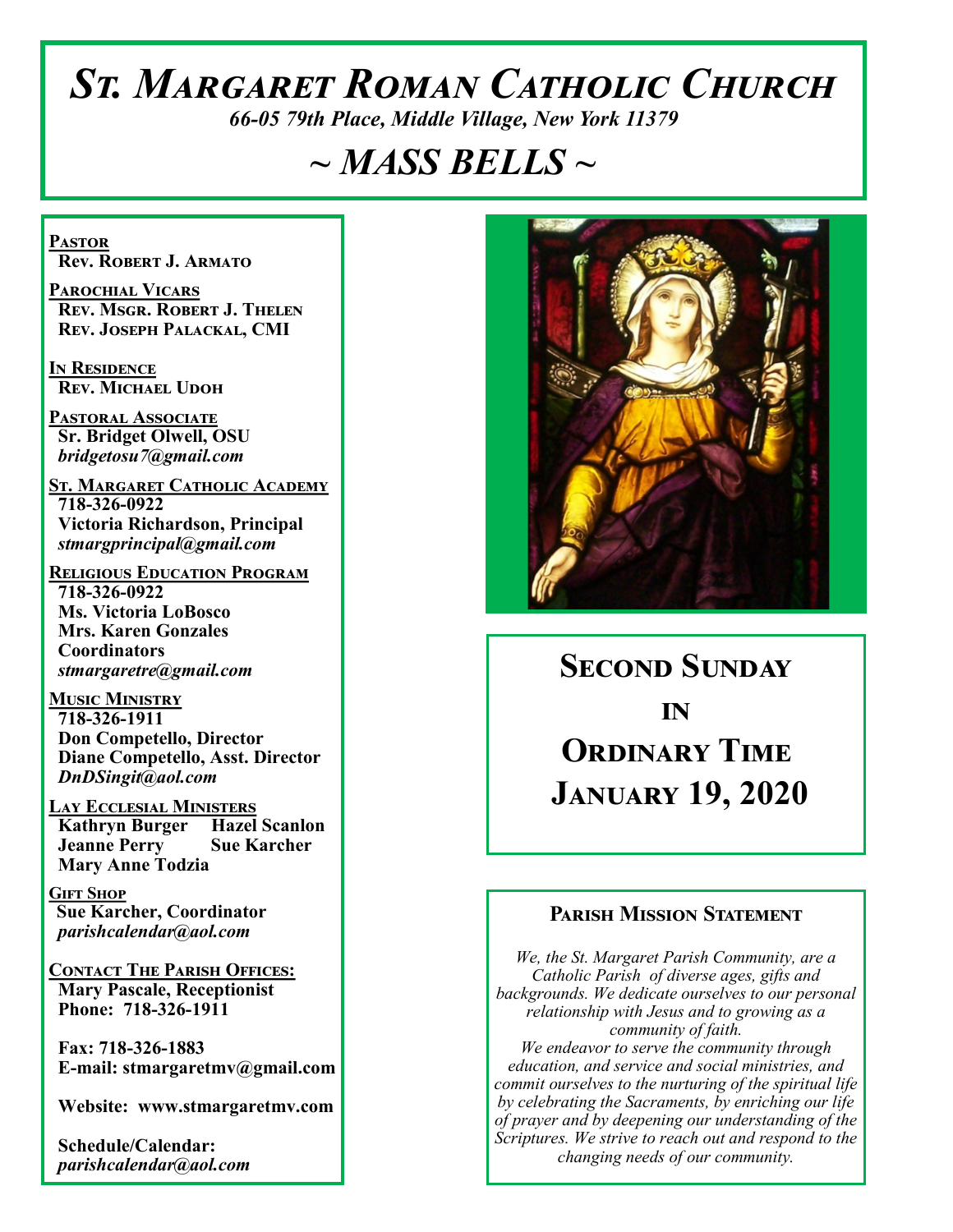### *MASSES FOR THE WEEK*

| SUN.                                           | <b>JANUARY 19 - SECOND SUNDAY IN</b><br><b>ORDINARY TIME</b>                                                                                       |
|------------------------------------------------|----------------------------------------------------------------------------------------------------------------------------------------------------|
| 7:30<br>9:00<br>10:30<br><b>NOON</b><br>5:00PM | People of the Parish<br>Rocco Silvis/<br>Giulia Caruana<br><b>Rosalen Becker</b><br>Intention of the Rooney Family                                 |
| MON.                                           | <b>JANUARY 20 - STS. FABIAN &amp;</b><br><b>SEBASTIAN/</b><br>Dr. Martin Luther King, Jr. Holiday                                                  |
| 9:00                                           | Magdalena Nadler                                                                                                                                   |
| TUE.<br>7:00<br>9:00                           | <b>JANUARY 21 - ST. AGNES</b><br>Lester Goczan<br><b>Fred Basedow</b>                                                                              |
| WED.                                           | <b>JANUARY 22 - ST. VINCENT/</b><br>DAY OF PRAYER FOR THE LEGAL<br><b>PROTECTION OF UNBORN</b><br><b>CHILDREN</b>                                  |
| 7:00<br>9:00                                   | <b>Frank Gioia</b><br><b>Robert &amp; Marion Hartmann</b>                                                                                          |
| THU.<br>7:00<br>9:00                           | <b>JANUARY 23 - WEEKDAY</b><br><b>Frank Gioia</b><br>Angelo Scaturro (BIRTH)                                                                       |
| FRI.<br>7:00<br>9:00                           | <b>JANUARY 24 - ST. FRANCIS deSALES</b><br>Angie Ferzola<br>Jacob M. & Miriam J. Weiner & Family                                                   |
| SAT.                                           | JANUARY 25 - CONVERSION OF                                                                                                                         |
| 9:00                                           | <b>ST. PAUL</b><br>Collective: Mina Sippenaur (ANNI)/<br>Rev. Msgr. William A. Varvaro/Patricia<br>Carstons/                                       |
| 5:00PM                                         | Marie Desabato                                                                                                                                     |
| SUN.                                           | <b>JANUARY 26 - THIRD SUNDAY IN</b>                                                                                                                |
| 7:30<br>9:00                                   | <b>ORDINARY TIME</b><br>Gerald McDonald (BIRTH)<br>Il Popolo Parrochia/Giuseppina Potestio/<br>Savario, Michael e Luigi Bosco/Anthony<br>LoPresti/ |
| 10:30<br><b>NOON</b><br>5:00PM                 | Marie Desabato<br>Ivana Spaventi<br><b>Richard Gallo</b>                                                                                           |

### **THE RECTORY WILL BE CLOSED ON MONDAY, JANUARY 20, IN OBSERVANCE OF DR. MARTIN LUTHER KING, JR. DAY MASS IS AT 9:00AM ONLY**

### **PARISH INFORMATION**

**Rectory Office Hours Monday - Friday - 9 am to Noon, and 1 pm to 5pm Tuesday & Wednesday evenings 5-7pm Saturday - by appointment Sunday - closed**

**CONFESSIONS** - Saturday, 4-4:45 pm or by appointment with a priest.

**NOVENA** to Our Lady of the Miraculous Medal Mondays after the 9am Mass.

#### **THE ROSARY AND DIVINE MERCY** devotion are prayed every morning in the church at 8:30am.

**BAPTISMS** take place on the 1st and 3rd Sundays of the month. Please call the rectory for an appointment and to register your child.

**WEDDINGS MUST** be scheduled at least six months in advance by appointment with a priest or a deacon. Please call the rectory office. For marriage preparation information visit www.pre-cana.org.

**THE ENGLISH CHOIR** rehearses on Tuesday, at 7 pm in the Church. Tenors and baritones needed!

**IL CORO ITALIANO** prattica ogni Domenica prima della Messa Italiana.

**THE YOUTH CHOIR** rehearses on Monday, from 6-7 pm in the Church. For more info, DnDsingit@aol.com

**BOY SCOUT TROOP #119** meets on Tuesdays from 7:15-9 pm in the Parish Hall. New members are welcome, age 10 1/2 & up. Call Mr. Krzewski, 718-894-4099.

**CUB PACK #119** meets on Mondays from 7-8:30 pm in the Parish Hall. New members welcome, age 6 to 10-1/2. Call Mr. Krzewski, 718-894-4099.

**SENIOR CITIZENS** meet every Wednesday at 12 Noon in the Parish Center.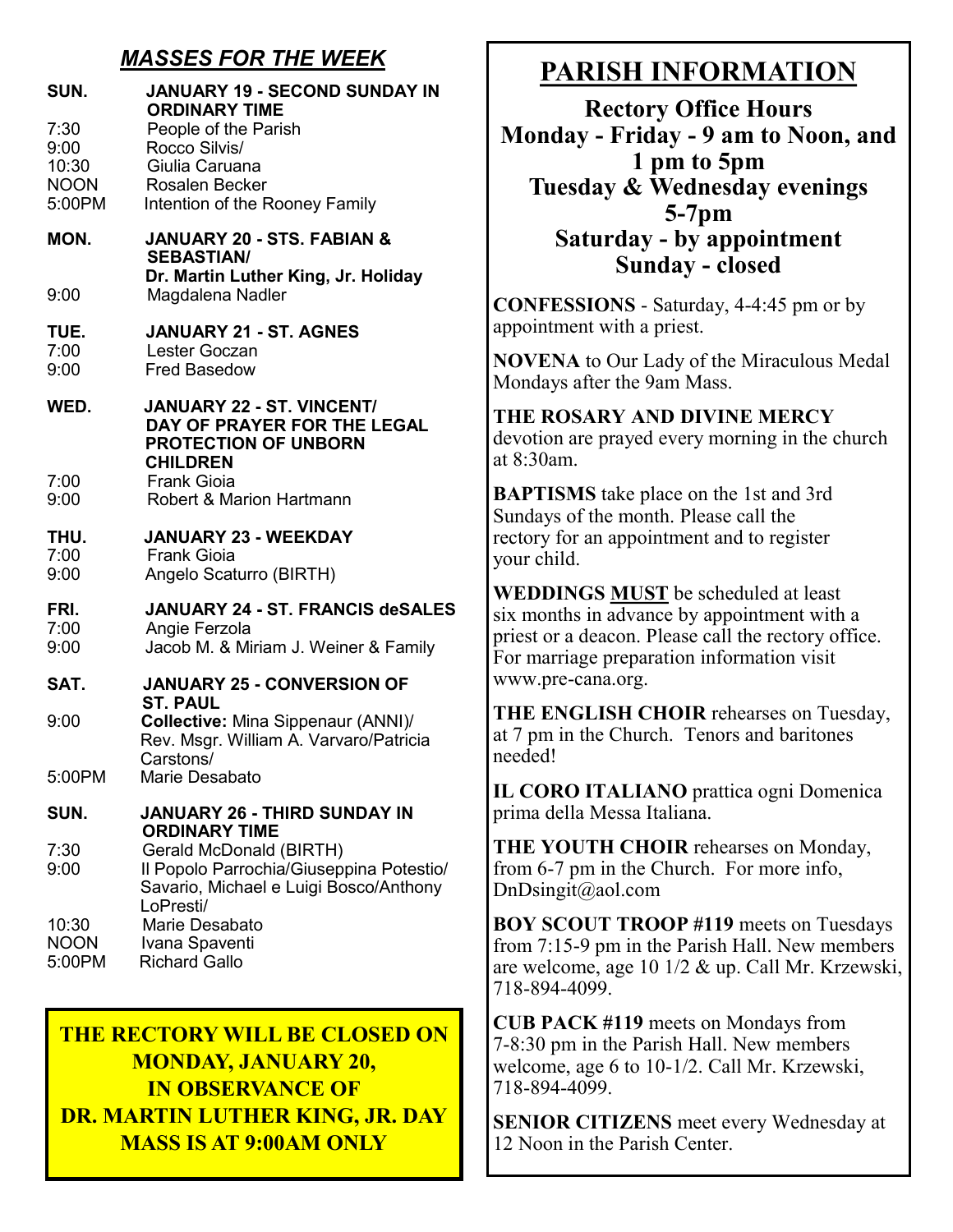# PLEASE PRAY FOR OUR SICK

Karen Guarascio, Connie Faccibene, Linda Frazier, Cari Ann Falk-LoBello, Glen Falk, Ronald Frazier, Robert Sabini, Lee Falk, Scott White, Baby McKinley Kelleher, Sean Harrison, Justin James Quirke, Elizabeth Ott, Mary Harrison, John Murphy, Anne McGinnis, Norma Voyer, Vicky Turato, Julio Pelaez, Maritza Gutierrez, Graciela Mora, Cindy Mulore, Salvatore Tuttolomondo, Gloria Mojica, Gloria Pemaj, Anne Gorian, Allen McConville, Joseph Simon, Jack Marchindiondo, The Scaturro Family, Louis Pitelli, Marion Caracciola, Vita Mazzola, Giovanni Campo, Edward Stoltzenberg, Louis Pittelli, James Graff, Carol Arevalo, Immaculate Marge D'Elia, Jim O'Friscoll, Mary Rigovich, Matteo Sabini, Bob Biolsi, The Mojica Family, Fr. William Farrugia, Msgr. Leonard Badia, Matthew Zender, Cathie Greulich, Joseph & Mary Augustine, Anthony Pittelli, Josephine Hartnett, Bob & Karen Schaefer, Jill Archbold, Fr. Paul Weinichs CP, Hannah Lehman,

*The names will remain for 3 months, please call 718-326-1911 and ask for continued prayers.*

### **Prayer Requests**

**Pray for vocations to the Priesthood and Religious Life.** 

**Please pray for our men and women from our Parish serving in the defense of our country: Lt. Col. Thomas Frohnhoefer Sgt. Robert A. Domenici** 



#### *WE RECALL OUR BELOVED DECEASED*

*Especially, Elizabeth T. Aloisio, Eleanor Bortone, Giuseppe Valenza May they rest in Christ's Peace!*

### **MEMORIALS**

### *WINE & HOST THIS WEEK*

*are offered in memory of Joseph Ladato at the request of Phyllis Claussen.* 

### *TABERNACLE LAMP THIS WEEK*

*is lit in memory of Robert Forte at the request of Mary Pascale.* 

> *ST. FRANCIS deSALES JANUARY 24*

#### **TODAY'S READINGS**

 *Second Sunday in Ordinary Time* 

Is 49:3 5-6 Ps 40:2, 4, 7-8, 8-9, 10 1 Cor 1:1-3 Jn 1:29-34

#### **READINGS FOR THE WEEK**

| Monday:    | 1 Sm 15:16-23<br>Ps 50:8-9, 16bc-17,<br>21, 23<br>Mk 2:18-22                             |
|------------|------------------------------------------------------------------------------------------|
| Tuesday:   | $1 \text{ Sm } 16:1-13$<br>Ps 89:20, 21-22, 27-28<br>Mk 2:23-28                          |
| Wednesday: | 1 Sm 17:32-33,37, 40-51<br>Ps 144:1b, 2, 9-10<br>$Mk$ 3:1-6                              |
| Thursday:  | 1 Sm 18:6-9, 19:1-7<br>Ps 56:2-3, 9-10a,<br>10b-11, 12-13<br>Mk 3:7-12                   |
| Friday:    | $1 \text{ Sm } 24:3-21$<br>Ps 57:2, 3-4, 6, 11<br>Mk 3:13-19                             |
| Saturday:  | Acts $22:3-16$ or<br>Acts 9:1-22<br>Ps 117:1bc, 2<br>Mk 16:15-18                         |
| Sunday:    | Is $8:23-9:3$<br>Ps 27:1, 4, 13-14<br>1 Cor 1:10-13, 17<br>Mt 4:12-23 or<br>Mt $4:12-17$ |
|            |                                                                                          |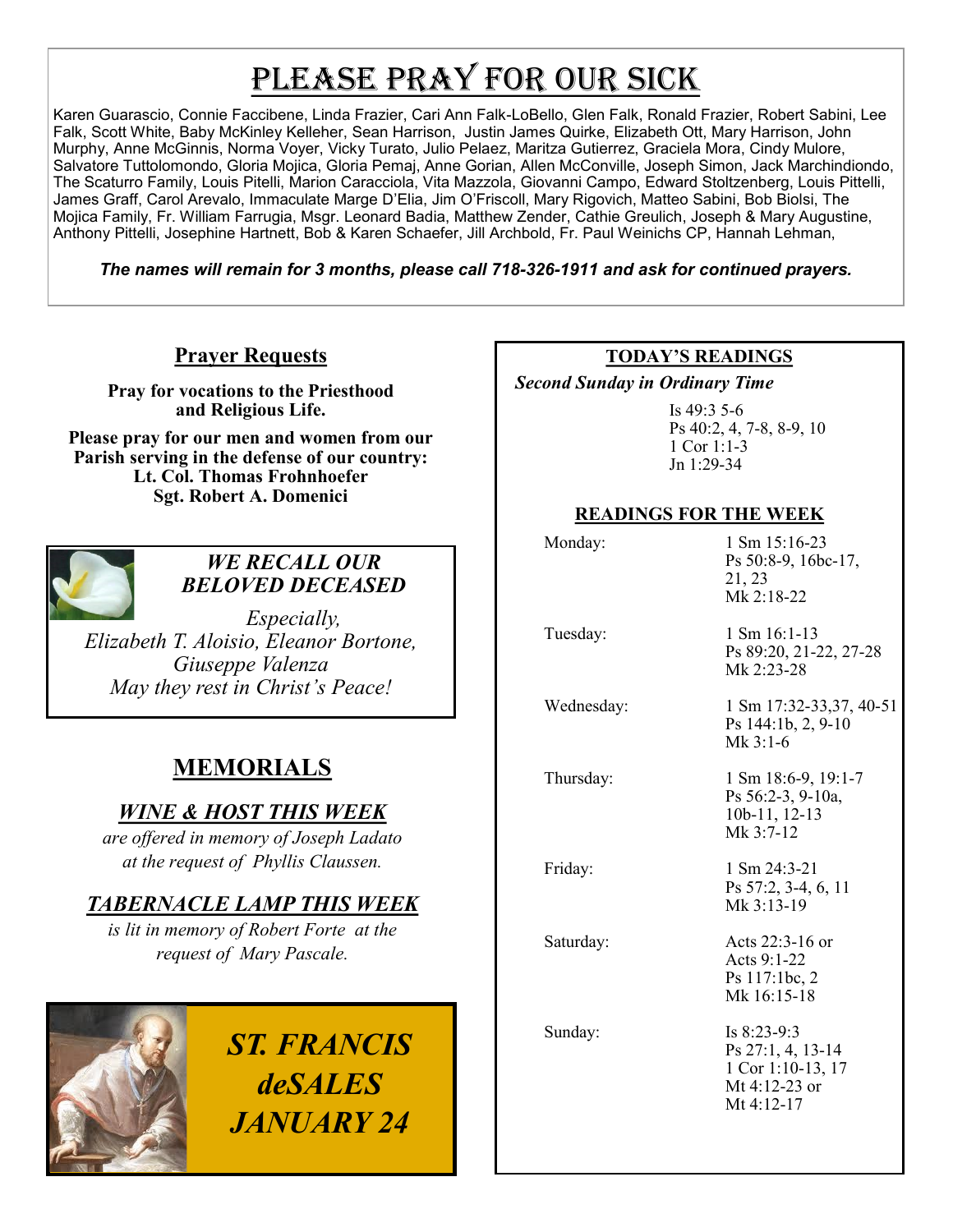#### *From the Pastor's desk:*

### **OUR FIRST RIGHT**

 This Wednesday, January 22, marks the 47th anniversary of the landmark US Supreme Court's *Roe v. Wade*  decision. Over 50 million children have been aborted in the USA alone since *Roe* legalized abortion in the US in 1973. Much has taken place since then, including last year's shameful New York State law that actually allows for the murder of children who survive an attempted abortion.

 Many politicians today, campaigning at all levels of public office, proclaim their not-so-veiled support for abortion under the cover of "women's health", claiming it as a human right. In doing so, these politicians deny the most basic and intrinsic of all human rights, whether natural or constitutional: the very right to life, without which no other rights have any meaning or effect. Furthermore, besides the loss of innocent lives, millions of women's lives have been devastated because they consented to abort their children. The Church mourns with them, but also stands to minister to them, helping them to grieve and to heal.

 Each year, there is a march on the Federal Capitol and Supreme Court buildings in Washington, DC. It is the largest of any demonstration held for any reason each year, and it is attended by tens of thousands of men, women, and children of all faiths, races, and ages, showing their support for the right to life - from conception to natural death - of every human being, regardless of social status. Don't look for it to get very much attention or coverage from any of the mainstream media reports. It isn't in keeping with their liberal-progressive social agenda.

We can march. We can pray. Both are good, but we also need to make sure that we support ONLY those politicians who defend innocent life. To do otherwise is to condone the genocide of our own children. If candidates want to represent us, then they must support our position on the intrinsic right to life. "Personally against, but publicly in favor" doesn't cut it; it never did, it never will.

~Fr. Armato

#### **PARISH REGISTRATION**

 Very often, people come to the Rectory asking for a certificate or letter attesting to their being active members of our Parish. That's hard for us to do, if there is no record of their being registered.

 All families worshiping here at St. Margaret's are encouraged to register with the Rectory Offices. All you have to do is complete the following information and drop it into the collection basket. We'll take it from there.

Name:

Address:

Phone #:(\_\_\_\_\_\_)-\_\_\_\_\_\_-\_\_\_\_\_\_\_\_\_\_\_\_\_\_

#### **PARISH CENTER UPDATE**

 Thanks to all of you who are donating so generously in our second collections to replace the Center's boilers, with about \$22,000 having been collected so far toward defraying the unexpected expenses of fuel oil, temporary heating, and replacement of the old boilers.

 The temporary system will be in place, enabling us to use the Center until a permanent heating system is installed. We have begun to receive bids for a new system, but they are excessively high, so far.

 Meanwhile, the damage to the gym floor and the cafeteria is being repaired. We have light, heating, and running water, and the inspector's report indicates that there is **NO** mold.

 Again, thank you for your patience, support and especially for your generosity!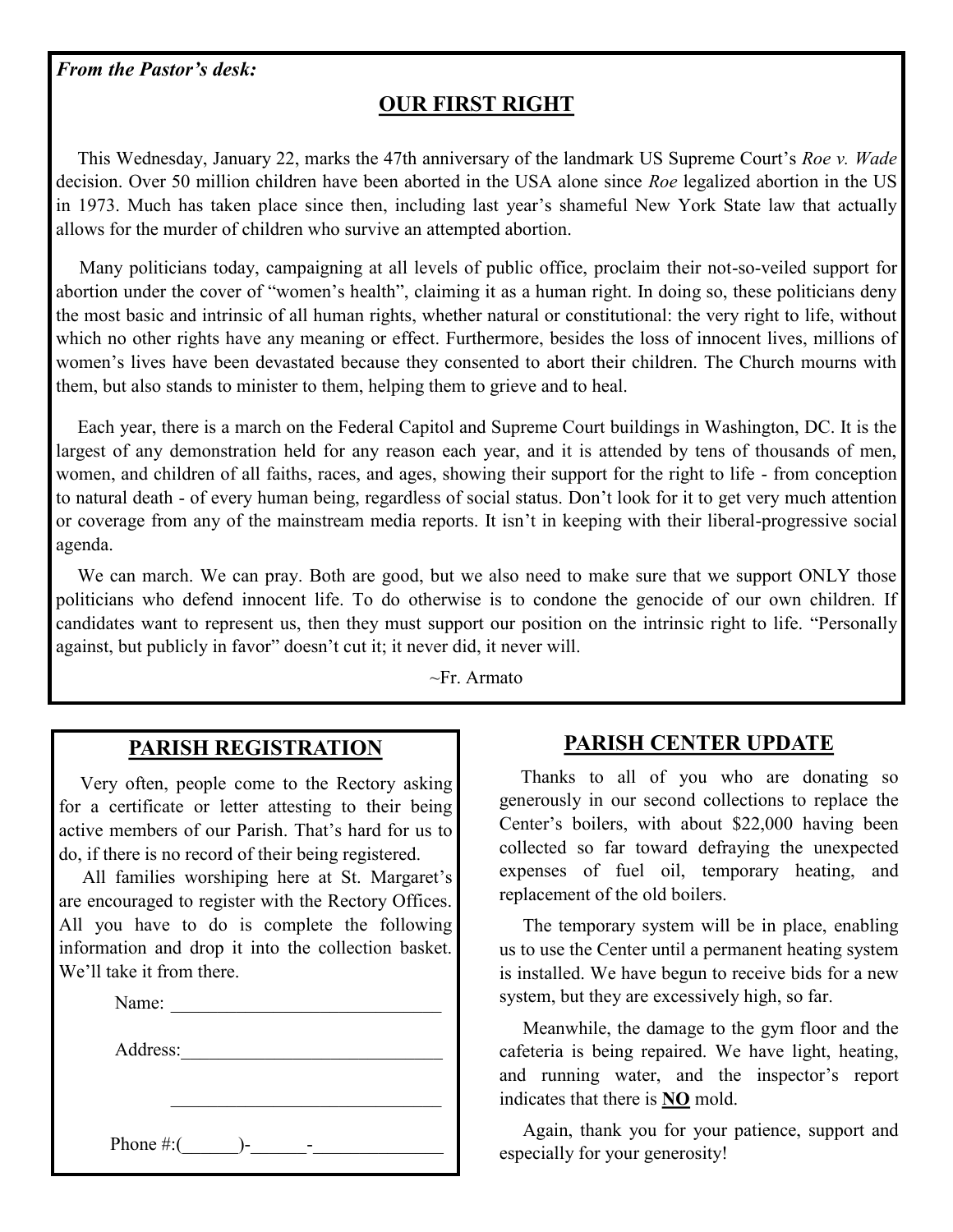### **St. Margaret Gift Shop**

Wednesdays, 12:00 - 4:00pm Saturdays, 4:00 - 5:00pm Sundays, 9:00am - 1:00pm

We have a selection of religious goods: Rosaries - Medals - Gifts Crucifixes - Statues - Bibles other books **AND MORE!**

If we don't have it, we'll try to get it for you. The Gift Shop is located in the rectory. Please use the red side door in the parking lot. If the door is closed, please knock.

Contact us: **parishcalendar@aol.com**

### **E-GIVING IS HERE!**

 Have you signed up yet with *Faith Direct* or another e-giving service? It benefits both you and our Parish. Enrollment is friendly, safe, and trouble-free, AND you can change your intended giving anytime that you wish.

 For your convenience, a supply of forms is available in the vestibule of the church to facilitate your signing up.

### **ANNUAL CATHOLIC APPEAL**

 The 2019 *Annual Catholic Appeal* campaign has ended. As of *1/13/20,* **199** families pledged **\$72,432,**  almost all of which was paid in by *12/31/19*, so **we'll get back some money.** Thanks!

 **Please do NOT make any new pledges at this time,** since we only receive the excess on what was recorded by 12/31. Consider a gift to the Parish, instead.

### **CONTRIBUTION STATEMENTS**

for tax purposes **WILL BE ISSUED ONLY UPON REQUEST.**

Please call the Rectory, **718-326-1911,** if you would like a statement mailed to you. **JOIN IN THE CELEBRATION**

### **IRISH NIGHT SATURDAY MARCH 7, 2020 6:00 to 11:00pm**



 Traditional Irish Dinner with Music by

### **THE CUNNINGHAM BROTHERS**

\$50p/p

Honoring "The Ones Who Led the Way", celebrating St. Margaret's 160th Anniversary, we will honor the past and present members of the community and long-standing Irish Night Committee members at the 5:00pm Mass. For more information/tickets call:

> **Maureen, 917-589-6804 Anne, 718-350-9448 Bridie, 917-302-3569 Sue, 646-330-8451**

### **FISCAL-PASTORAL REPORT**

 Copies of the fiscal and pastoral report on stewardship and ministry still are available in the church. Please take one, if you haven't done so already, read it carefully, and share it with your family members.

 While the deficit is down, it is still a deficit. It is important for each of us to pray over our commitment to supporting our parish and to give as our means will allow.

#### **PRO-VITA MASS**

 The annual Diocesan Pro Vita Mass, sponsored by the LI Chapter of the K of C will be celebrated at 5:00pm this Saturday, January 25, at St. James Cathedral-Basilica. Join the Knights in celebrating the gift of life and pray for respect for human life in all of its stages and conditions!